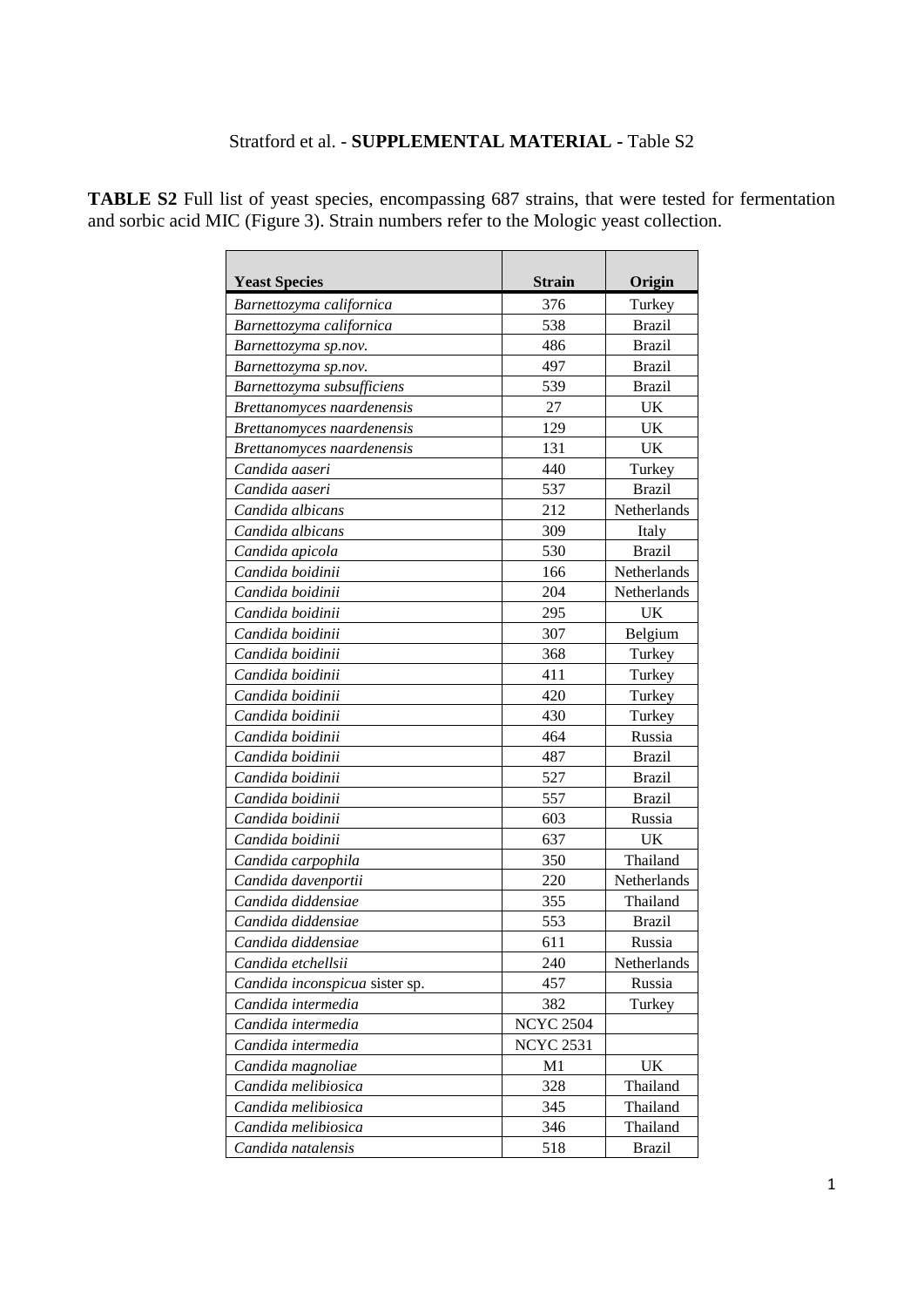| <b>Yeast Species</b>           | <b>Strain</b> | Origin        |
|--------------------------------|---------------|---------------|
| Candida neerlandica sister sp. | 493           | <b>Brazil</b> |
| Candida norwegica              | 215           | Netherlands   |
| Candida oleophila              | 147           | Netherlands   |
| Candida oleophila              | 206           | Netherlands   |
| Candida oleophila              | 467           | Russia        |
| Candida oleophila              | 598           | Russia        |
| Candida orthopsilosis          | 238           | Thailand      |
| Candida orthopsilosis          | 358           | Thailand      |
| Candida orthopsilosis          | 517           | <b>Brazil</b> |
| Candida parapsilosis           | 67            | <b>UK</b>     |
| Candida parapsilosis           | 68            | <b>UK</b>     |
| Candida parapsilosis           | 69            | UK            |
| Candida parapsilosis           | 138           | France        |
| Candida parapsilosis           | 157           | Netherlands   |
| Candida parapsilosis           | 163           | <b>UK</b>     |
| Candida parapsilosis           | 164           | <b>UK</b>     |
| Candida parapsilosis           | 203           | Ghana         |
| Candida parapsilosis           | 283           | UK            |
| Candida parapsilosis           | 384           | Turkey        |
| Candida parapsilosis           | 408           | Turkey        |
| Candida parapsilosis           | 432           | Turkey        |
| Candida parapsilosis           | 451           | Russia        |
| Candida parapsilosis           | 484           | <b>Brazil</b> |
| Candida parapsilosis           | 583           | S Africa      |
| Candida parapsilosis           | 589           | Belgium       |
| Candida parapsilosis           | 625           | Russia        |
| Candida parapsilosis           | 630           | Germany       |
| Candida parapsilosis           | 644           | UK            |
| Candida parapsilosis           | 662           | UK            |
| Candida parapsilosis           | 672           | <b>UK</b>     |
| Candida parapsilosis           | 679           | UK            |
| Candida parapsilosis           | 682           | UK            |
| Candida pararugosa             | 122           | UK            |
| Candida pseudoglaebosa         | 223           | Netherlands   |
| Candida pseudointermedia       | 79            | France        |
| Candida pseudointermedia       | 153           | Netherlands   |
| Candida pseudointermedia       | 211           | Netherlands   |
| Candida pseudointermedia       | 227           | Netherlands   |
| Candida pseudointermedia       | 235           | Netherlands   |
| Candida pseudointermedia       | 246           | Netherlands   |
| Candida pseudointermedia       | 281           | France        |
| Candida pseudointermedia       | 327           | Thailand      |
| Candida pseudointermedia       | 332           | Thailand      |
| Candida pseudointermedia       | 340           | Thailand      |
| Candida pseudointermedia       | 351           | Thailand      |
| Candida pseudointermedia       | 372           | Turkey        |
| Candida pseudointermedia       | 407           | Turkey        |
| Candida pseudointermedia       | 416           | Turkey        |
| Candida pseudointermedia       | 419           | Turkey        |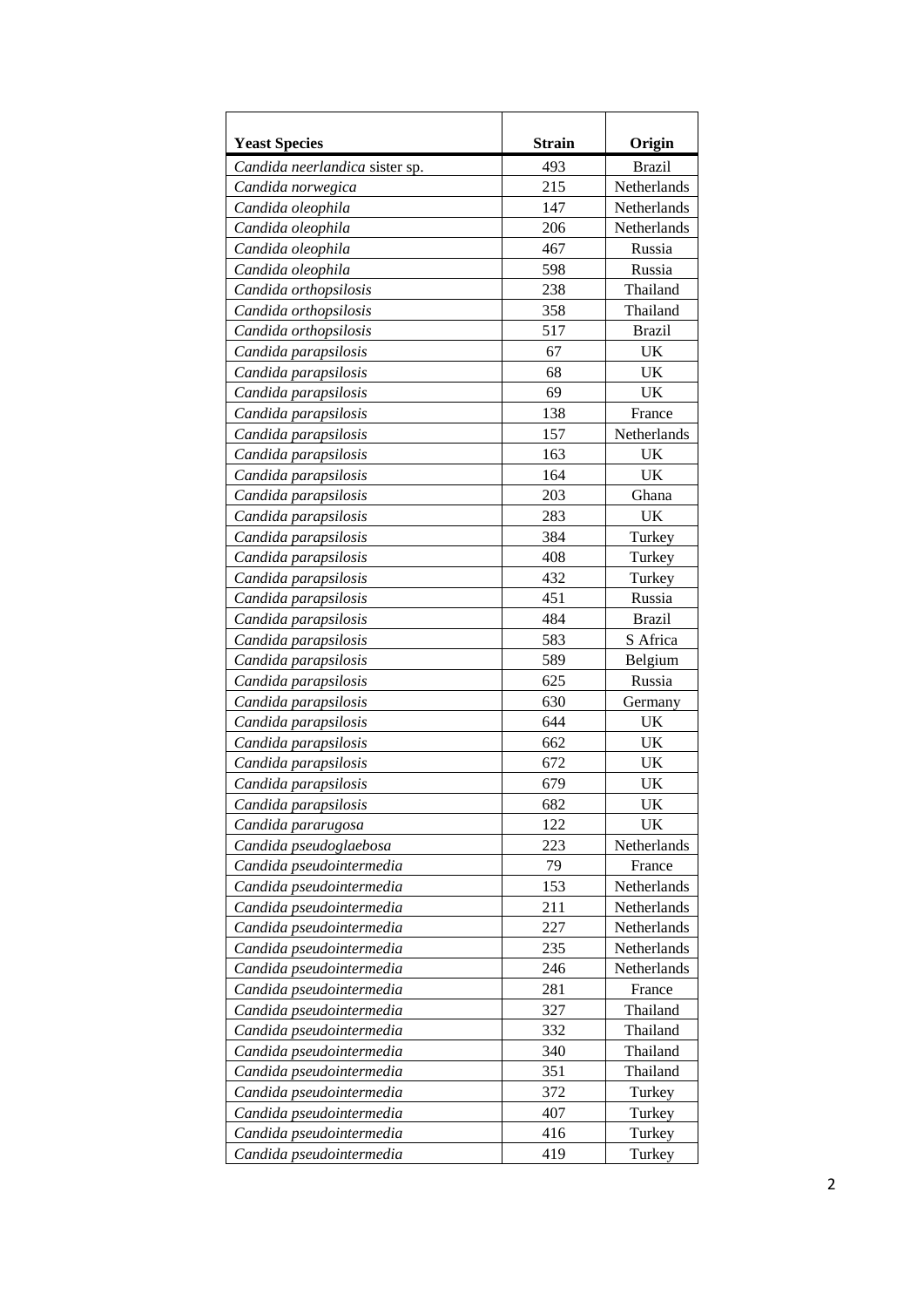| 425<br>Candida pseudointermedia<br>Turkey<br>460<br>Russia<br>Candida pseudointermedia<br>Candida pseudointermedia<br>495<br><b>Brazil</b><br>496<br><b>Brazil</b><br>Candida pseudointermedia<br>501<br><b>Brazil</b><br>Candida pseudointermedia<br>519<br><b>Brazil</b><br>Candida pseudointermedia<br><b>Brazil</b><br>528<br>Candida pseudointermedia<br>552<br><b>Brazil</b><br>Candida pseudointermedia<br>556<br><b>Brazil</b><br>Candida pseudointermedia<br>590<br>France<br>Candida pseudointermedia<br>591<br>Candida pseudointermedia<br>France<br>Russia<br>606<br>Candida pseudointermedia<br>629<br>Netherlands<br>Candida pseudointermedia<br>639<br><b>UK</b><br>Candida pseudointermedia<br>640<br><b>UK</b><br>Candida pseudointermedia<br>680<br>UK<br>Candida pseudointermedia<br><b>NCYC 2610</b><br>Candida pseudointermedia<br><b>NCYC 3278</b><br>Candida pseudointermedia<br>400<br>Candida pseudolambica<br>Turkey<br>435<br>Candida pseudolambica<br>Turkey<br>449<br>Russia<br>Candida pseudolambica<br>485<br><b>Brazil</b><br>Candida pseudolambica<br>525<br><b>Brazil</b><br>Candida pseudolambica<br>526<br><b>Brazil</b><br>Candida pseudolambica<br>599<br>Russia<br>Candida pseudolambica<br>Candida pseudolambica<br>605<br>Russia<br>Russia<br>Candida pseudolambica<br>618<br>627<br>Russia<br>Candida pseudolambica<br>Thailand<br>353<br>Candida rugosa<br>Candida sake<br>322<br>UK<br>Candida sake<br>323<br><b>UK</b><br>626<br>Russia<br>Candida silvae<br>121<br>UK<br>Candida sojae<br>126<br>Candida sojae<br>France<br>Candida sojae<br>165<br>Poland<br>Candida sojae<br>245<br>Netherlands<br><b>Brazil</b><br>Candida sojae<br>312<br>375<br>Candida sojae<br>Turkey<br>414<br>Candida sojae<br>Turkey<br>434<br>Candida sojae<br>Turkey<br>Candida sojae<br>439<br>Turkey<br>446<br>Candida sojae<br>France<br>483<br><b>Brazil</b><br>Candida sojae<br>Candida sojae<br>601<br>Russia<br>608<br>Russia<br>Candida sojae<br>Thailand<br>Candida sorbophila<br>168<br><b>NCYC 173</b><br>Candida sorbophila<br>479<br><b>Brazil</b><br>Candida sorbosivorans<br>Candida sp.<br>383<br>Turkey | <b>Yeast Species</b> | <b>Strain</b> | Origin |
|----------------------------------------------------------------------------------------------------------------------------------------------------------------------------------------------------------------------------------------------------------------------------------------------------------------------------------------------------------------------------------------------------------------------------------------------------------------------------------------------------------------------------------------------------------------------------------------------------------------------------------------------------------------------------------------------------------------------------------------------------------------------------------------------------------------------------------------------------------------------------------------------------------------------------------------------------------------------------------------------------------------------------------------------------------------------------------------------------------------------------------------------------------------------------------------------------------------------------------------------------------------------------------------------------------------------------------------------------------------------------------------------------------------------------------------------------------------------------------------------------------------------------------------------------------------------------------------------------------------------------------------------------------------------------------------------------------------------------------------------------------------------------------------------------------------------------------------------------------------------------------------------------------------------------------------------------------------------------------------------------------------------------------------------------------------------------------------------------------------------------------------------------|----------------------|---------------|--------|
|                                                                                                                                                                                                                                                                                                                                                                                                                                                                                                                                                                                                                                                                                                                                                                                                                                                                                                                                                                                                                                                                                                                                                                                                                                                                                                                                                                                                                                                                                                                                                                                                                                                                                                                                                                                                                                                                                                                                                                                                                                                                                                                                                    |                      |               |        |
|                                                                                                                                                                                                                                                                                                                                                                                                                                                                                                                                                                                                                                                                                                                                                                                                                                                                                                                                                                                                                                                                                                                                                                                                                                                                                                                                                                                                                                                                                                                                                                                                                                                                                                                                                                                                                                                                                                                                                                                                                                                                                                                                                    |                      |               |        |
|                                                                                                                                                                                                                                                                                                                                                                                                                                                                                                                                                                                                                                                                                                                                                                                                                                                                                                                                                                                                                                                                                                                                                                                                                                                                                                                                                                                                                                                                                                                                                                                                                                                                                                                                                                                                                                                                                                                                                                                                                                                                                                                                                    |                      |               |        |
|                                                                                                                                                                                                                                                                                                                                                                                                                                                                                                                                                                                                                                                                                                                                                                                                                                                                                                                                                                                                                                                                                                                                                                                                                                                                                                                                                                                                                                                                                                                                                                                                                                                                                                                                                                                                                                                                                                                                                                                                                                                                                                                                                    |                      |               |        |
|                                                                                                                                                                                                                                                                                                                                                                                                                                                                                                                                                                                                                                                                                                                                                                                                                                                                                                                                                                                                                                                                                                                                                                                                                                                                                                                                                                                                                                                                                                                                                                                                                                                                                                                                                                                                                                                                                                                                                                                                                                                                                                                                                    |                      |               |        |
|                                                                                                                                                                                                                                                                                                                                                                                                                                                                                                                                                                                                                                                                                                                                                                                                                                                                                                                                                                                                                                                                                                                                                                                                                                                                                                                                                                                                                                                                                                                                                                                                                                                                                                                                                                                                                                                                                                                                                                                                                                                                                                                                                    |                      |               |        |
|                                                                                                                                                                                                                                                                                                                                                                                                                                                                                                                                                                                                                                                                                                                                                                                                                                                                                                                                                                                                                                                                                                                                                                                                                                                                                                                                                                                                                                                                                                                                                                                                                                                                                                                                                                                                                                                                                                                                                                                                                                                                                                                                                    |                      |               |        |
|                                                                                                                                                                                                                                                                                                                                                                                                                                                                                                                                                                                                                                                                                                                                                                                                                                                                                                                                                                                                                                                                                                                                                                                                                                                                                                                                                                                                                                                                                                                                                                                                                                                                                                                                                                                                                                                                                                                                                                                                                                                                                                                                                    |                      |               |        |
|                                                                                                                                                                                                                                                                                                                                                                                                                                                                                                                                                                                                                                                                                                                                                                                                                                                                                                                                                                                                                                                                                                                                                                                                                                                                                                                                                                                                                                                                                                                                                                                                                                                                                                                                                                                                                                                                                                                                                                                                                                                                                                                                                    |                      |               |        |
|                                                                                                                                                                                                                                                                                                                                                                                                                                                                                                                                                                                                                                                                                                                                                                                                                                                                                                                                                                                                                                                                                                                                                                                                                                                                                                                                                                                                                                                                                                                                                                                                                                                                                                                                                                                                                                                                                                                                                                                                                                                                                                                                                    |                      |               |        |
|                                                                                                                                                                                                                                                                                                                                                                                                                                                                                                                                                                                                                                                                                                                                                                                                                                                                                                                                                                                                                                                                                                                                                                                                                                                                                                                                                                                                                                                                                                                                                                                                                                                                                                                                                                                                                                                                                                                                                                                                                                                                                                                                                    |                      |               |        |
|                                                                                                                                                                                                                                                                                                                                                                                                                                                                                                                                                                                                                                                                                                                                                                                                                                                                                                                                                                                                                                                                                                                                                                                                                                                                                                                                                                                                                                                                                                                                                                                                                                                                                                                                                                                                                                                                                                                                                                                                                                                                                                                                                    |                      |               |        |
|                                                                                                                                                                                                                                                                                                                                                                                                                                                                                                                                                                                                                                                                                                                                                                                                                                                                                                                                                                                                                                                                                                                                                                                                                                                                                                                                                                                                                                                                                                                                                                                                                                                                                                                                                                                                                                                                                                                                                                                                                                                                                                                                                    |                      |               |        |
|                                                                                                                                                                                                                                                                                                                                                                                                                                                                                                                                                                                                                                                                                                                                                                                                                                                                                                                                                                                                                                                                                                                                                                                                                                                                                                                                                                                                                                                                                                                                                                                                                                                                                                                                                                                                                                                                                                                                                                                                                                                                                                                                                    |                      |               |        |
|                                                                                                                                                                                                                                                                                                                                                                                                                                                                                                                                                                                                                                                                                                                                                                                                                                                                                                                                                                                                                                                                                                                                                                                                                                                                                                                                                                                                                                                                                                                                                                                                                                                                                                                                                                                                                                                                                                                                                                                                                                                                                                                                                    |                      |               |        |
|                                                                                                                                                                                                                                                                                                                                                                                                                                                                                                                                                                                                                                                                                                                                                                                                                                                                                                                                                                                                                                                                                                                                                                                                                                                                                                                                                                                                                                                                                                                                                                                                                                                                                                                                                                                                                                                                                                                                                                                                                                                                                                                                                    |                      |               |        |
|                                                                                                                                                                                                                                                                                                                                                                                                                                                                                                                                                                                                                                                                                                                                                                                                                                                                                                                                                                                                                                                                                                                                                                                                                                                                                                                                                                                                                                                                                                                                                                                                                                                                                                                                                                                                                                                                                                                                                                                                                                                                                                                                                    |                      |               |        |
|                                                                                                                                                                                                                                                                                                                                                                                                                                                                                                                                                                                                                                                                                                                                                                                                                                                                                                                                                                                                                                                                                                                                                                                                                                                                                                                                                                                                                                                                                                                                                                                                                                                                                                                                                                                                                                                                                                                                                                                                                                                                                                                                                    |                      |               |        |
|                                                                                                                                                                                                                                                                                                                                                                                                                                                                                                                                                                                                                                                                                                                                                                                                                                                                                                                                                                                                                                                                                                                                                                                                                                                                                                                                                                                                                                                                                                                                                                                                                                                                                                                                                                                                                                                                                                                                                                                                                                                                                                                                                    |                      |               |        |
|                                                                                                                                                                                                                                                                                                                                                                                                                                                                                                                                                                                                                                                                                                                                                                                                                                                                                                                                                                                                                                                                                                                                                                                                                                                                                                                                                                                                                                                                                                                                                                                                                                                                                                                                                                                                                                                                                                                                                                                                                                                                                                                                                    |                      |               |        |
|                                                                                                                                                                                                                                                                                                                                                                                                                                                                                                                                                                                                                                                                                                                                                                                                                                                                                                                                                                                                                                                                                                                                                                                                                                                                                                                                                                                                                                                                                                                                                                                                                                                                                                                                                                                                                                                                                                                                                                                                                                                                                                                                                    |                      |               |        |
|                                                                                                                                                                                                                                                                                                                                                                                                                                                                                                                                                                                                                                                                                                                                                                                                                                                                                                                                                                                                                                                                                                                                                                                                                                                                                                                                                                                                                                                                                                                                                                                                                                                                                                                                                                                                                                                                                                                                                                                                                                                                                                                                                    |                      |               |        |
|                                                                                                                                                                                                                                                                                                                                                                                                                                                                                                                                                                                                                                                                                                                                                                                                                                                                                                                                                                                                                                                                                                                                                                                                                                                                                                                                                                                                                                                                                                                                                                                                                                                                                                                                                                                                                                                                                                                                                                                                                                                                                                                                                    |                      |               |        |
|                                                                                                                                                                                                                                                                                                                                                                                                                                                                                                                                                                                                                                                                                                                                                                                                                                                                                                                                                                                                                                                                                                                                                                                                                                                                                                                                                                                                                                                                                                                                                                                                                                                                                                                                                                                                                                                                                                                                                                                                                                                                                                                                                    |                      |               |        |
|                                                                                                                                                                                                                                                                                                                                                                                                                                                                                                                                                                                                                                                                                                                                                                                                                                                                                                                                                                                                                                                                                                                                                                                                                                                                                                                                                                                                                                                                                                                                                                                                                                                                                                                                                                                                                                                                                                                                                                                                                                                                                                                                                    |                      |               |        |
|                                                                                                                                                                                                                                                                                                                                                                                                                                                                                                                                                                                                                                                                                                                                                                                                                                                                                                                                                                                                                                                                                                                                                                                                                                                                                                                                                                                                                                                                                                                                                                                                                                                                                                                                                                                                                                                                                                                                                                                                                                                                                                                                                    |                      |               |        |
|                                                                                                                                                                                                                                                                                                                                                                                                                                                                                                                                                                                                                                                                                                                                                                                                                                                                                                                                                                                                                                                                                                                                                                                                                                                                                                                                                                                                                                                                                                                                                                                                                                                                                                                                                                                                                                                                                                                                                                                                                                                                                                                                                    |                      |               |        |
|                                                                                                                                                                                                                                                                                                                                                                                                                                                                                                                                                                                                                                                                                                                                                                                                                                                                                                                                                                                                                                                                                                                                                                                                                                                                                                                                                                                                                                                                                                                                                                                                                                                                                                                                                                                                                                                                                                                                                                                                                                                                                                                                                    |                      |               |        |
|                                                                                                                                                                                                                                                                                                                                                                                                                                                                                                                                                                                                                                                                                                                                                                                                                                                                                                                                                                                                                                                                                                                                                                                                                                                                                                                                                                                                                                                                                                                                                                                                                                                                                                                                                                                                                                                                                                                                                                                                                                                                                                                                                    |                      |               |        |
|                                                                                                                                                                                                                                                                                                                                                                                                                                                                                                                                                                                                                                                                                                                                                                                                                                                                                                                                                                                                                                                                                                                                                                                                                                                                                                                                                                                                                                                                                                                                                                                                                                                                                                                                                                                                                                                                                                                                                                                                                                                                                                                                                    |                      |               |        |
|                                                                                                                                                                                                                                                                                                                                                                                                                                                                                                                                                                                                                                                                                                                                                                                                                                                                                                                                                                                                                                                                                                                                                                                                                                                                                                                                                                                                                                                                                                                                                                                                                                                                                                                                                                                                                                                                                                                                                                                                                                                                                                                                                    |                      |               |        |
|                                                                                                                                                                                                                                                                                                                                                                                                                                                                                                                                                                                                                                                                                                                                                                                                                                                                                                                                                                                                                                                                                                                                                                                                                                                                                                                                                                                                                                                                                                                                                                                                                                                                                                                                                                                                                                                                                                                                                                                                                                                                                                                                                    |                      |               |        |
|                                                                                                                                                                                                                                                                                                                                                                                                                                                                                                                                                                                                                                                                                                                                                                                                                                                                                                                                                                                                                                                                                                                                                                                                                                                                                                                                                                                                                                                                                                                                                                                                                                                                                                                                                                                                                                                                                                                                                                                                                                                                                                                                                    |                      |               |        |
|                                                                                                                                                                                                                                                                                                                                                                                                                                                                                                                                                                                                                                                                                                                                                                                                                                                                                                                                                                                                                                                                                                                                                                                                                                                                                                                                                                                                                                                                                                                                                                                                                                                                                                                                                                                                                                                                                                                                                                                                                                                                                                                                                    |                      |               |        |
|                                                                                                                                                                                                                                                                                                                                                                                                                                                                                                                                                                                                                                                                                                                                                                                                                                                                                                                                                                                                                                                                                                                                                                                                                                                                                                                                                                                                                                                                                                                                                                                                                                                                                                                                                                                                                                                                                                                                                                                                                                                                                                                                                    |                      |               |        |
|                                                                                                                                                                                                                                                                                                                                                                                                                                                                                                                                                                                                                                                                                                                                                                                                                                                                                                                                                                                                                                                                                                                                                                                                                                                                                                                                                                                                                                                                                                                                                                                                                                                                                                                                                                                                                                                                                                                                                                                                                                                                                                                                                    |                      |               |        |
|                                                                                                                                                                                                                                                                                                                                                                                                                                                                                                                                                                                                                                                                                                                                                                                                                                                                                                                                                                                                                                                                                                                                                                                                                                                                                                                                                                                                                                                                                                                                                                                                                                                                                                                                                                                                                                                                                                                                                                                                                                                                                                                                                    |                      |               |        |
|                                                                                                                                                                                                                                                                                                                                                                                                                                                                                                                                                                                                                                                                                                                                                                                                                                                                                                                                                                                                                                                                                                                                                                                                                                                                                                                                                                                                                                                                                                                                                                                                                                                                                                                                                                                                                                                                                                                                                                                                                                                                                                                                                    |                      |               |        |
|                                                                                                                                                                                                                                                                                                                                                                                                                                                                                                                                                                                                                                                                                                                                                                                                                                                                                                                                                                                                                                                                                                                                                                                                                                                                                                                                                                                                                                                                                                                                                                                                                                                                                                                                                                                                                                                                                                                                                                                                                                                                                                                                                    |                      |               |        |
|                                                                                                                                                                                                                                                                                                                                                                                                                                                                                                                                                                                                                                                                                                                                                                                                                                                                                                                                                                                                                                                                                                                                                                                                                                                                                                                                                                                                                                                                                                                                                                                                                                                                                                                                                                                                                                                                                                                                                                                                                                                                                                                                                    |                      |               |        |
|                                                                                                                                                                                                                                                                                                                                                                                                                                                                                                                                                                                                                                                                                                                                                                                                                                                                                                                                                                                                                                                                                                                                                                                                                                                                                                                                                                                                                                                                                                                                                                                                                                                                                                                                                                                                                                                                                                                                                                                                                                                                                                                                                    |                      |               |        |
|                                                                                                                                                                                                                                                                                                                                                                                                                                                                                                                                                                                                                                                                                                                                                                                                                                                                                                                                                                                                                                                                                                                                                                                                                                                                                                                                                                                                                                                                                                                                                                                                                                                                                                                                                                                                                                                                                                                                                                                                                                                                                                                                                    |                      |               |        |
|                                                                                                                                                                                                                                                                                                                                                                                                                                                                                                                                                                                                                                                                                                                                                                                                                                                                                                                                                                                                                                                                                                                                                                                                                                                                                                                                                                                                                                                                                                                                                                                                                                                                                                                                                                                                                                                                                                                                                                                                                                                                                                                                                    |                      |               |        |
|                                                                                                                                                                                                                                                                                                                                                                                                                                                                                                                                                                                                                                                                                                                                                                                                                                                                                                                                                                                                                                                                                                                                                                                                                                                                                                                                                                                                                                                                                                                                                                                                                                                                                                                                                                                                                                                                                                                                                                                                                                                                                                                                                    |                      |               |        |
|                                                                                                                                                                                                                                                                                                                                                                                                                                                                                                                                                                                                                                                                                                                                                                                                                                                                                                                                                                                                                                                                                                                                                                                                                                                                                                                                                                                                                                                                                                                                                                                                                                                                                                                                                                                                                                                                                                                                                                                                                                                                                                                                                    |                      |               |        |
|                                                                                                                                                                                                                                                                                                                                                                                                                                                                                                                                                                                                                                                                                                                                                                                                                                                                                                                                                                                                                                                                                                                                                                                                                                                                                                                                                                                                                                                                                                                                                                                                                                                                                                                                                                                                                                                                                                                                                                                                                                                                                                                                                    |                      |               |        |
|                                                                                                                                                                                                                                                                                                                                                                                                                                                                                                                                                                                                                                                                                                                                                                                                                                                                                                                                                                                                                                                                                                                                                                                                                                                                                                                                                                                                                                                                                                                                                                                                                                                                                                                                                                                                                                                                                                                                                                                                                                                                                                                                                    |                      |               |        |
|                                                                                                                                                                                                                                                                                                                                                                                                                                                                                                                                                                                                                                                                                                                                                                                                                                                                                                                                                                                                                                                                                                                                                                                                                                                                                                                                                                                                                                                                                                                                                                                                                                                                                                                                                                                                                                                                                                                                                                                                                                                                                                                                                    |                      |               |        |
|                                                                                                                                                                                                                                                                                                                                                                                                                                                                                                                                                                                                                                                                                                                                                                                                                                                                                                                                                                                                                                                                                                                                                                                                                                                                                                                                                                                                                                                                                                                                                                                                                                                                                                                                                                                                                                                                                                                                                                                                                                                                                                                                                    |                      |               |        |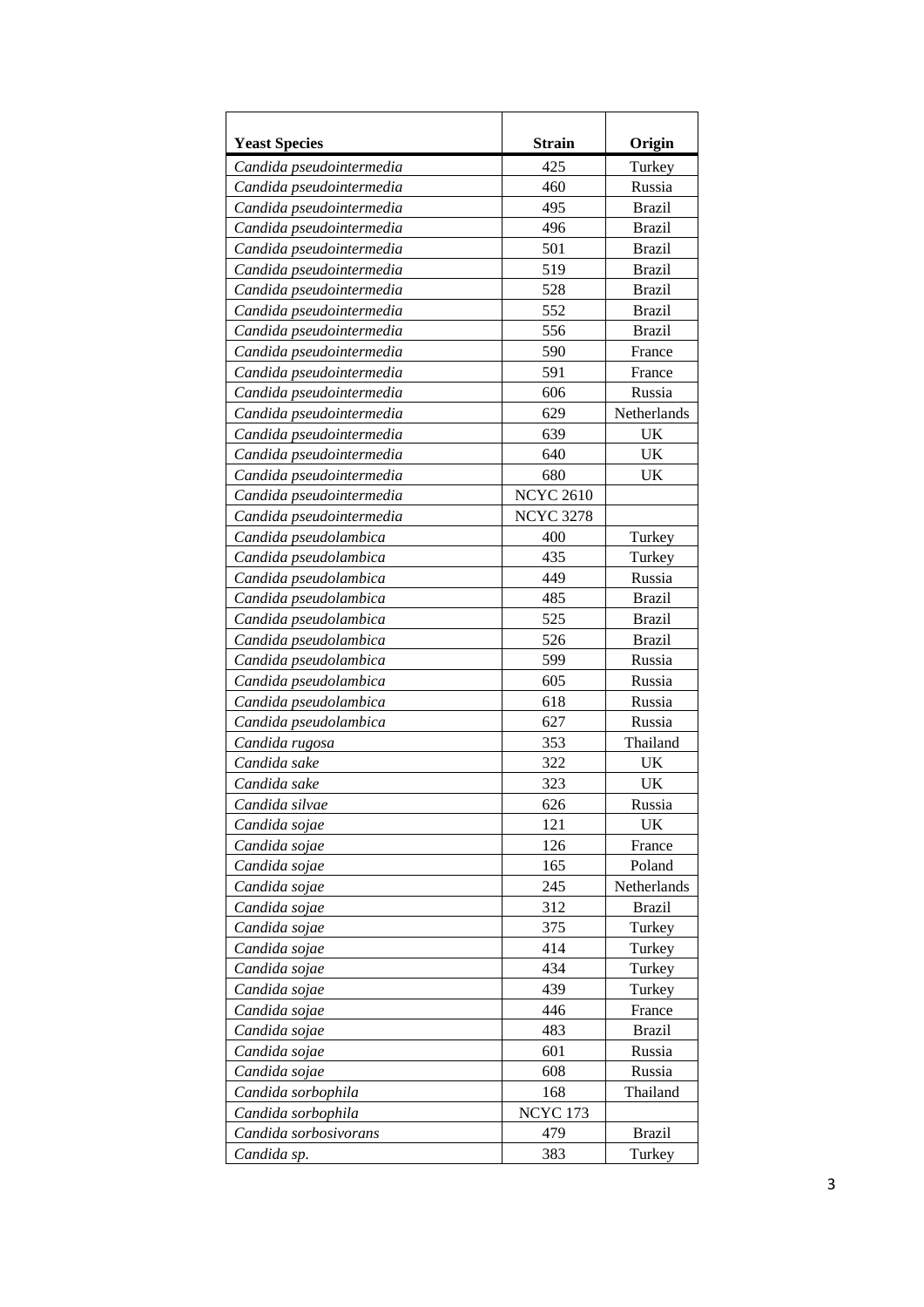| <b>Yeast Species</b>          | <b>Strain</b>       | Origin        |
|-------------------------------|---------------------|---------------|
| Candida sp.nov.               | 397                 | China         |
| Candida sp.nov.               | 452                 | Russia        |
| Candida sp.nov.               | 524                 | <b>Brazil</b> |
| Candida sp.nov.               | 577                 | Germany       |
| Candida sp.nov.               | 674                 | UK            |
| Candida sp.nov.               | 675                 | UK            |
| Candida sp.nov.               | 681                 | UK            |
| Candida sp.nov.               | 683                 | UK            |
| Candida tropicalis            | 342                 | Thailand      |
| Candida tropicalis            | 344                 | Thailand      |
| Candida tropicalis            | 352                 | Thailand      |
| Candida tropicalis            | 369                 | Turkey        |
| Candida tropicalis            | 389                 | Turkey        |
| Candida tropicalis            | 417                 | Turkey        |
| Candida tropicalis            | 428                 | Turkey        |
| Candida tropicalis            | 520                 | <b>Brazil</b> |
| Candida tropicalis sister sp. | 377                 | Turkey        |
| Candida tropicalis sister sp. | 492                 | <b>Brazil</b> |
| Candida vartiovaarae          | 622                 | Russia        |
| Candida versitalis            | 396                 | China         |
| Candida wyomingensis          | 617                 | Russia        |
| Candida zeylandoides          | 26                  | UK            |
| Clavispora lusitania          | 53                  | Israel        |
| Clavispora lusitania          | 74                  | France        |
| Clavispora lusitania          | 110                 | Argentina     |
| Clavispora lusitania          | 225                 | Netherlands   |
| Clavispora lusitania          | 399                 | Germany       |
| Clavispora lusitania          | 436                 | Turkey        |
| Clavispora lusitania          | 443                 | Turkey        |
| Clavispora lusitania          | 444                 | Turkey        |
| Clavispora lusitania          | 445                 | Turkey        |
| Clavispora lusitania          | 461                 | Russia        |
| Clavispora lusitania          | 462                 | Russia        |
| Clavispora lusitania          | 481                 | <b>Brazil</b> |
| Clavispora lusitania          | 531                 | <b>Brazil</b> |
| Clavispora lusitania          | 559                 | <b>Brazil</b> |
| Clavispora lusitania          | 643                 | UK            |
| Clavispora lusitania          | 655                 | <b>UK</b>     |
| Clavispora lusitania          | 671                 | UK            |
| Clavispora lusitania          | 53a                 | Israel        |
| Clavispora lusitania          | <b>NCYC 3268</b>    |               |
| Cryptococcus albidosimilis    | 361                 | Turkey        |
| Cryptococcus albidus          | 144                 | Netherlands   |
| Cryptococcus albidus          | 216                 | Netherlands   |
| Cryptococcus albidus          | 660                 | UK            |
| Cryptococcus albidus          | 673                 | UK            |
| Cryptococcus albidus          | NCYC <sub>445</sub> |               |
| Cryptococcus cylindricus      | 82                  | UK            |
| Cryptococcus diffluens        | 600                 | Russia        |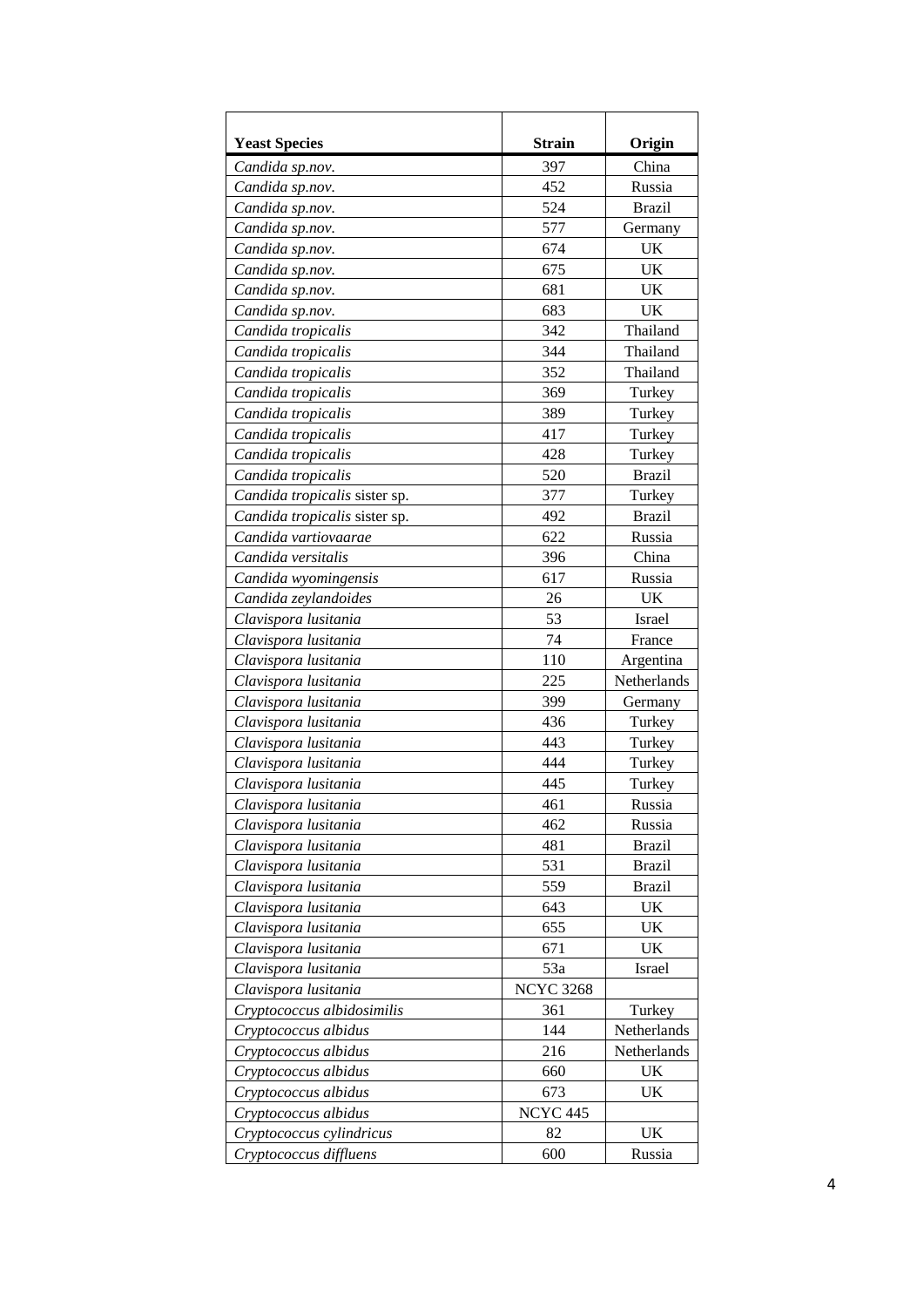| <b>Yeast Species</b>              | <b>Strain</b>     | Origin        |
|-----------------------------------|-------------------|---------------|
| Cryptococcus flavescens           | 214               | Netherlands   |
| Cryptococcus humicola             | 490               | <b>Brazil</b> |
| Cryptococcus laurentii            | 60                | UK            |
| Cryptococcus laurentii            | 77                | France        |
| Cryptococcus laurentii            | 78                | France        |
| Cryptococcus laurentii            | 99                | UK            |
| Cryptococcus laurentii            | 341               | Thailand      |
| Cryptococcus laurentii            | 347               | Thailand      |
| Cryptococcus laurentii            | 360               | Turkey        |
| Cryptococcus laurentii            | 433               | Turkey        |
| Cryptococcus laurentii            | 480               | <b>Brazil</b> |
| Cryptococcus laurentii            | 546               | <b>Brazil</b> |
| Cryptococcus laurentii            | 607               | Russia        |
| Cryptococcus laurentii            | 609               | Russia        |
| Cryptococcus laurentii sister sp  | 404               | Turkey        |
| Cryptococcus laurentii sister sp  | 580               | S Africa      |
| Cryptococcus laurentii sister sp  | 664               | <b>UK</b>     |
| Cryptococcus liquefaciens         | 349               | Thailand      |
| Cryptococcus liquefaciens         | 357               | Thailand      |
| Cryptococcus liquefaciens         | 402               | Turkey        |
| Cryptococcus liquefaciens         | 418               | Turkey        |
| Cryptococcus liquefaciens         | 424               | Turkey        |
| Cryptococcus magnus               | 422               | Turkey        |
| Cryptococcus magnus               | 465               | Russia        |
| Cryptococcus magnus               | 628               | Russia        |
| Cryptococcus magnus               | 645               | <b>UK</b>     |
| Cryptococcus magnus               | 666               | <b>UK</b>     |
| Cryptococcus nyarrowii sister sp. | 85                | <b>UK</b>     |
| Cryptococcus ramirezgomezianus    | 145               | Netherlands   |
| Cryptococcus saitou               | 234               | Netherlands   |
| Cryptococcus saitou               | 448               | Russia        |
| Cryptococcus saitou               | 584               | S Africa      |
| Cryptococcus saitou               | 663               | <b>UK</b>     |
| Cryptococcus sp.nov.              | 84                | UK            |
| Cryptococcus sp.nov.              | 547               | <b>Brazil</b> |
| Cryptococcus sp.nov.              | 548               | <b>Brazil</b> |
| Cryptococcus uzbekistanensis      | 586               | S Africa      |
| Cryptococcus victoriae sister sp. | 665               | <b>UK</b>     |
| Debaryomyces hansenii             | 146               | Netherlands   |
| Debaryomyces hansenii             | 403               | Turkey        |
| Debaryomyces hansenii             | 437               | Turkey        |
| Debaryomyces hansenii             | 450               | Russia        |
| Debaryomyces hansenii             | 657               | <b>UK</b>     |
| Debaryomyces hansenii             | NCYC <sub>9</sub> |               |
| Debaryomyces hansenii var fabryii | 100               | UK            |
| Debaryomyces hansenii var fabryii | 558               | <b>Brazil</b> |
| Dekkera anomala                   | 247               | Belgium       |
| Dekkera anomala                   | 502               | UK            |
| Dekkera anomala                   | 506               | UK            |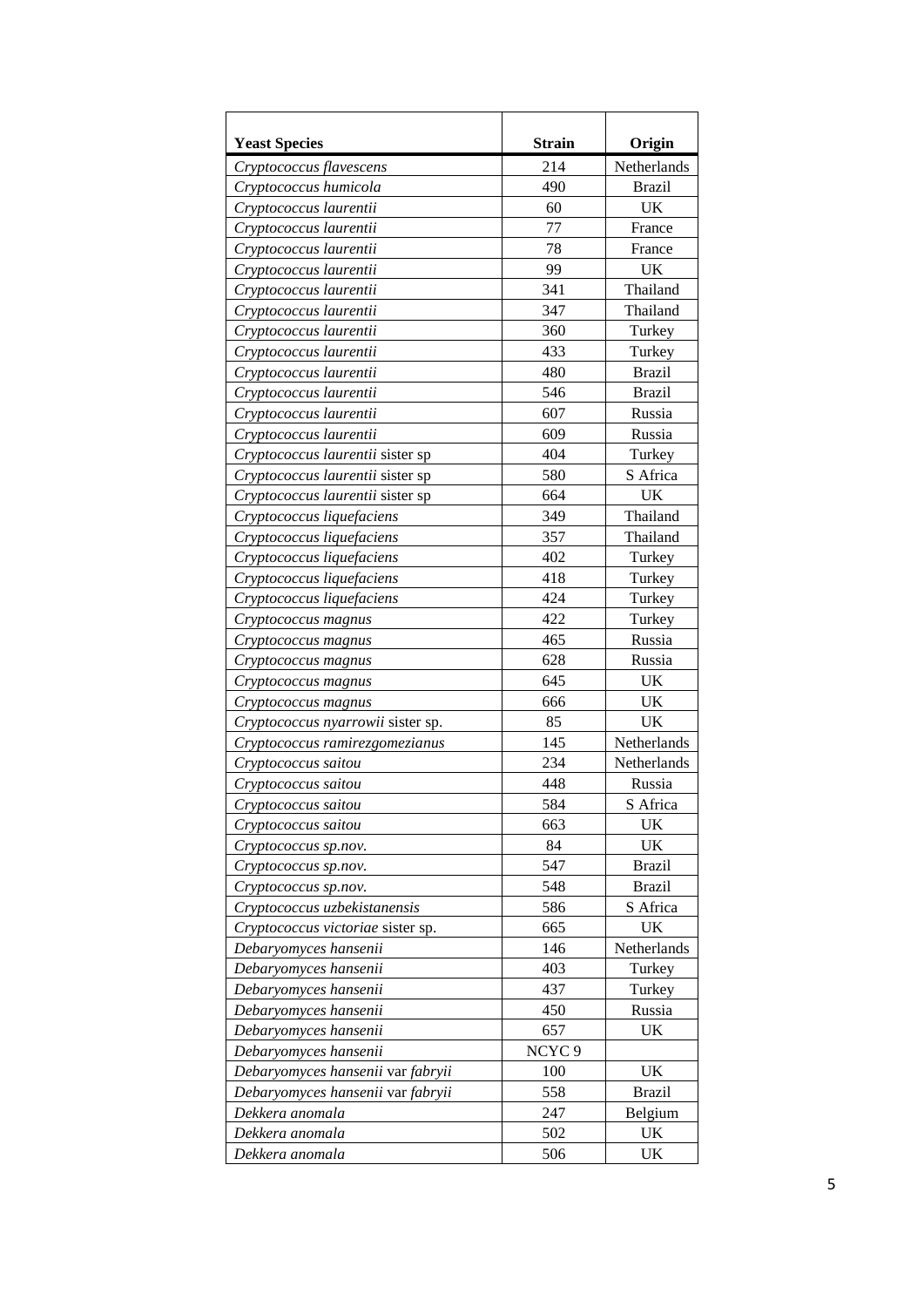| <b>Yeast Species</b>         | <b>Strain</b>    | Origin        |
|------------------------------|------------------|---------------|
| Dekkera anomala              | 247              | Belgium       |
| Dekkera anomala              | 506              | UK            |
| Dekkera bruxellensis         | 148              | Netherlands   |
| Dekkera bruxellensis         | 306              | Belgium       |
| Dekkera bruxellensis         | 311              | <b>UK</b>     |
| Dekkera bruxellensis         | 319              | Belgium       |
| Dekkera bruxellensis         | 325              | Belgium       |
| Dekkera bruxellensis         | 326              | Belgium       |
| Dekkera bruxellensis         | 507              | <b>UK</b>     |
| Dekkera bruxellensis         | <b>NCYC 823</b>  |               |
| Filobasidiella neoformans    | 545              | <b>Brazil</b> |
| Filobasidium uniguttulatum   | 230              | Netherlands   |
| Hanseniaspora guilliermondii | <b>NRRL 1625</b> |               |
| Hanseniaspora meyeri         | 81               | <b>UK</b>     |
| Hanseniaspora meyeri         | 127              | France        |
| Hanseniaspora meyeri         | 155              | Netherlands   |
| Hanseniaspora occidentalis   | <b>NRRL 7946</b> |               |
| Hanseniaspora osmophila      | <b>NRRL 1613</b> |               |
| Hanseniaspora uvarum         | 226              | Netherlands   |
| Hanseniaspora uvarum         | 321              | UK            |
| Hanseniaspora uvarum         | 646              | UK            |
| Hanseniaspora uvarum         | <b>NRRL 1614</b> |               |
| Hanseniaspora uvarum         | <b>NRRL 1626</b> |               |
| Hanseniaspora vineae         | <b>NRRL17529</b> |               |
| Kazachstania barnettii       | 57               | UK            |
| Kazachstania exigua          | 23               | <b>UK</b>     |
| Kazachstania exigua          | 55               | UK            |
| Kazachstania exigua          | 152              | Netherlands   |
| Kazachstania kunashirensis   | <b>NCYC 2702</b> |               |
| Kazachstania martiniae       | <b>NCYC 2703</b> |               |
| Kazachstania servazzii       | 58               | UK            |
| Kazachstania servazzii       | <b>NCYC 2577</b> |               |
| Kazachstania unispora        | <b>NCYC 971</b>  |               |
| Kloeckera linderi            | <b>NRRL17531</b> |               |
| Kluyveromyces marxianus      | 562              | UK            |
| Kodamaea ohmeri              | 348              | Thailand      |
| Kodamaea ohmeri              | 535              | <b>Brazil</b> |
| Komagataella pastoris        | 219              | Netherlands   |
| Kregervanrija fluxuum        | 504              | UK            |
| Lachancea cidri              | <b>NCYC 2875</b> |               |
| Lachancea fermentati         | <b>NCYC 2508</b> |               |
| Lindnera fabianii            | 534              | <b>Brazil</b> |
| Lindnera jadinii             | 365              | Turkey        |
| Lindnera jadinii             | 477              | <b>Brazil</b> |
| Lindnera jadinii             | 604              | Russia        |
| Lindnera jadinii sister sp.  | 209              | Netherlands   |
| Lodderomyces elongisporus    | 373              | Turkey        |
| Metschnikowia sp.nov.        | 229              | Netherlands   |
| Metschnikowia sp.nov.        | 536              | <b>Brazil</b> |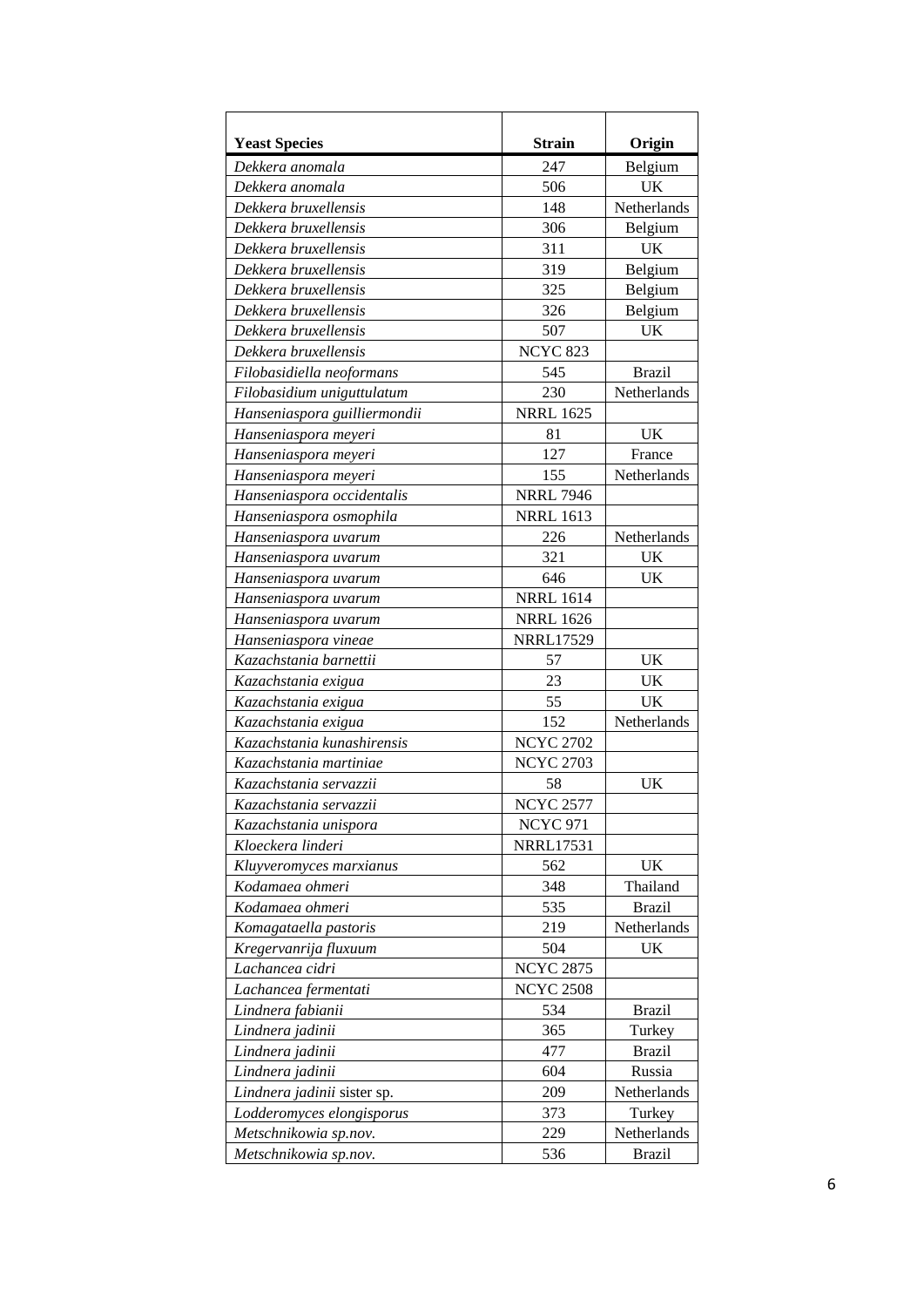| <b>Yeast Species</b>        | <b>Strain</b> | Origin             |
|-----------------------------|---------------|--------------------|
| Meyerozyma guilliermondii   | 224           | Netherlands        |
| Meyerozyma guilliermondii   | 343           | Thailand           |
| Meyerozyma guilliermondii   | 370           | Turkey             |
| Meyerozyma guilliermondii   | 374           | Turkey             |
| Meyerozyma guilliermondii   | 395           | Germany            |
| Meyerozyma guilliermondii   | 406           | Turkey             |
| Meyerozyma guilliermondii   | 427           | Turkey             |
| Meyerozyma guilliermondii   | 453           | Russia             |
| Meyerozyma guilliermondii   | 532           | <b>Brazil</b>      |
| Meyerozyma guilliermondii   | 620           | Russia             |
| Meyerozyma guilliermondii   | 659           | UK                 |
| Meyerozyma guilliermondii   | M4            | UK                 |
| Millerozyma farinosa        | 356           | Thailand           |
| Nakaseomyces glabrata       | 670           | <b>UK</b>          |
| Nakazawaea holstii          | 610           | Russia             |
| Pichia fermentans           | 293           | UK                 |
| Pichia fermentans           | 324           | <b>UK</b>          |
| Pichia kudriavzevii         | 294           | <b>UK</b>          |
| Pichia kudriavzevii         | 172           | Netherlands        |
| Pichia kudriavzevii         | 217           | Netherlands        |
| Pichia kudriavzevii         | 354           | Thailand           |
| Pichia kudriavzevii         | 380           | Turkey             |
| Pichia kudriavzevii         | 522           | <b>Brazil</b>      |
| Pichia kudriavzevii         | 641           | <b>UK</b>          |
| Pichia kudriavzevii         | 654           | UK                 |
| Pichia manshurica           | 86            | Netherlands        |
| Pichia manshurica           | 120           | <b>UK</b>          |
| Pichia manshurica           | 123           | <b>UK</b>          |
| Pichia manshurica           | 124           | UK                 |
| Pichia manshurica           | 169           | Netherlands        |
| Pichia manshurica           | 170           | Netherlands        |
| Pichia manshurica           | 171           | <b>Netherlands</b> |
| Pichia manshurica           | 236           | Thailand           |
| Pichia manshurica           | 386           | Turkey             |
| Pichia manshurica           | 458           | Russia             |
| Pichia manshurica           | 478           | <b>Brazil</b>      |
| Pichia manshurica           | 521           | <b>Brazil</b>      |
| Pichia membranifaciens      | 173           | UK                 |
| Pichia membranifaciens      | 210           | Netherlands        |
| Pichia occidentalis         | 237           | Thailand           |
| Pichia occidentalis         | 454           | Russia             |
| Pichia occidentalis         | 473           | <b>Brazil</b>      |
| Pichia occidentalis         | 523           | <b>Brazil</b>      |
| Pichia scutulata sister sp. | 320           | UK                 |
| Pichia sp.nov.              | 202           | UK                 |
| Pseudozyma aphidis          | 554           | <b>Brazil</b>      |
| Pseudozyma sp.nov.          | 336           | Thailand           |
| Pseudozyma sp.nov.          | 658           | UK                 |
| Rhodosporidium fluviale     | 379           | Turkey             |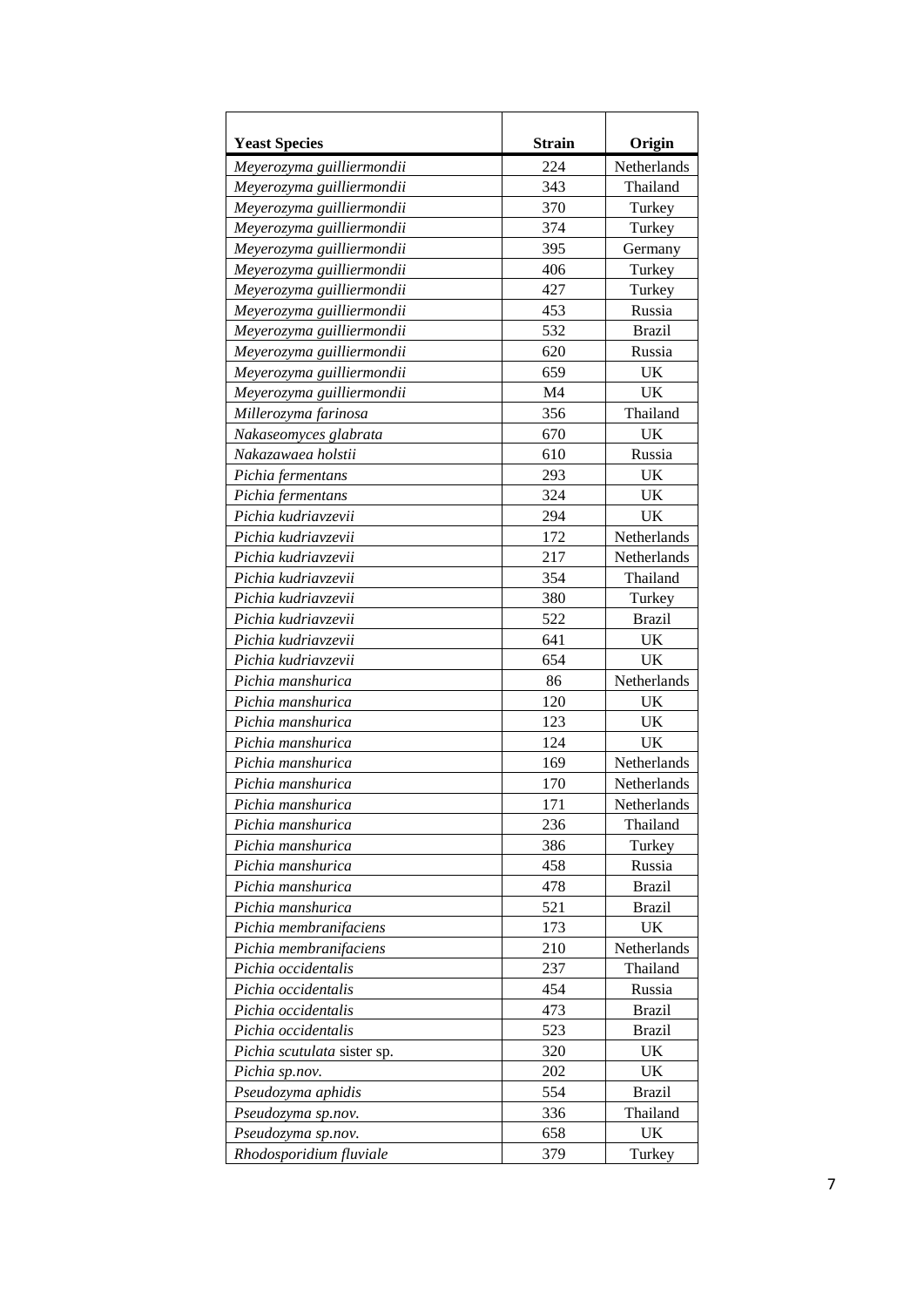| <b>Yeast Species</b>              | <b>Strain</b>      | Origin        |
|-----------------------------------|--------------------|---------------|
| Rhodosporidium fluviale           | 426                | Turkey        |
| Rhodosporidium fluviale           | 491                | <b>Brazil</b> |
| Rhodosporidium fluviale           | 549                | <b>Brazil</b> |
| Rhodotorula colostri              | 623                | Russia        |
| Rhodotorula dairenensis           | 616                | Russia        |
| Rhodotorula glutinis              | 92                 | Israel        |
| Rhodotorula glutinis              | 96                 | France        |
| Rhodotorula glutinis              | 330                | Thailand      |
| Rhodotorula glutinis              | 412                | Turkey        |
| Rhodotorula glutinis sister sp.   | NCYC <sub>59</sub> |               |
| Rhodotorula glutinis sister sp.   | 93                 | France        |
| Rhodotorula graminis              | 167                | Thailand      |
| Rhodotorula graminis              | 587                | S Africa      |
| Rhodotorula graminis              | 615                | Russia        |
| Rhodotorula minuta                | 378                | Turkey        |
| Rhodotorula mucilaginosa          | 90                 | UK            |
| Rhodotorula mucilaginosa          | 95                 | UK            |
| Rhodotorula mucilaginosa          | 143                | Netherlands   |
| Rhodotorula mucilaginosa          | 218                | Netherlands   |
| Rhodotorula mucilaginosa          | 222                | Netherlands   |
| Rhodotorula mucilaginosa          | 329                | Thailand      |
| Rhodotorula mucilaginosa          | 363                | Turkey        |
| Rhodotorula mucilaginosa          | 401                | Turkey        |
| Rhodotorula mucilaginosa          | 441                | Turkey        |
| Rhodotorula mucilaginosa          | 468                | Russia        |
| Rhodotorula mucilaginosa          | 469                | Russia        |
| Rhodotorula mucilaginosa          | 489                | <b>Brazil</b> |
| Rhodotorula mucilaginosa          | 550                | <b>Brazil</b> |
| Rhodotorula mucilaginosa          | 581                | S Africa      |
| Rhodotorula mucilaginosa          | 668                | UK            |
| Rhodotorula mucilaginosa          | 676                | UK            |
| Rhodotorula mucilaginosa          | 677                | <b>UK</b>     |
| Rhodotorula mucilaginosa          | <b>NCYC 195</b>    |               |
| Rhodotorula nothofagi             | 154                | Netherlands   |
| Rhodotorula nothofagi             | 602                | Russia        |
| Rhodotorula slooffiae             | 208                | Netherlands   |
| Rhodotorula slooffiae             | 585                | S Africa      |
| Rhodotorula sp.nov.               | 101                | UK            |
| Saccharomyces bayanus var bayanus | 24                 | UK            |
| Saccharomyces bayanus var bayanus | 59                 | UK            |
| Saccharomyces bayanus var bayanus | <b>NCYC 2669</b>   |               |
| Saccharomyces bayanus var uvarum  | 97                 | UK            |
| Saccharomyces bayanus var uvarum  | 25                 | UK            |
| Saccharomyces bayanus var uvarum  | 117                | UK            |
| Saccharomyces cariocanus          | <b>NCYC 2890</b>   |               |
| Saccharomyces cerevisiae          | 22                 | UK            |
| Saccharomyces cerevisiae          | 47                 | UK            |
| Saccharomyces cerevisiae          | 48                 | UK            |
| Saccharomyces cerevisiae          | 56                 | UK            |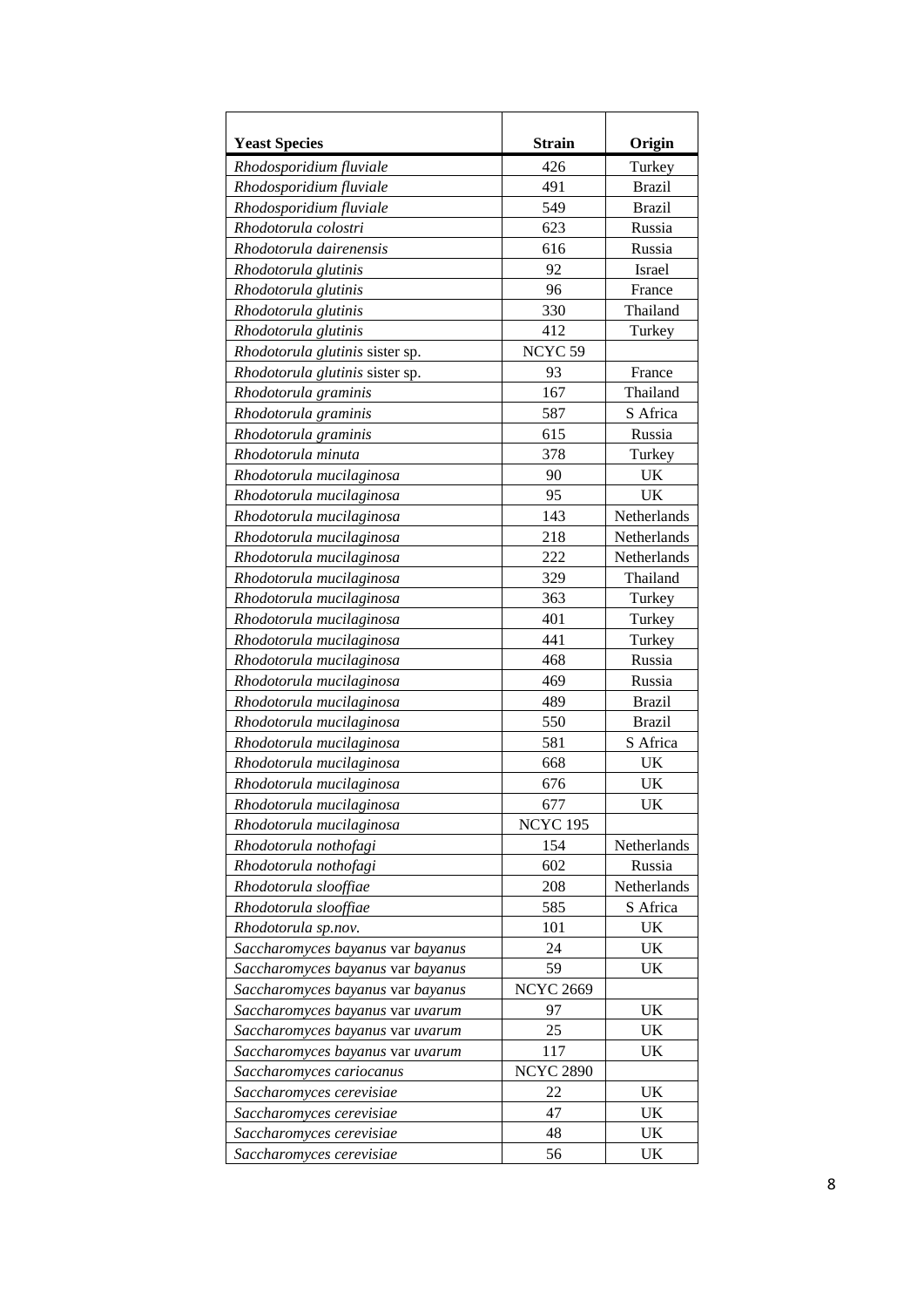| <b>Yeast Species</b>       | <b>Strain</b>      | Origin        |
|----------------------------|--------------------|---------------|
| Saccharomyces cerevisiae   | 62                 | UK            |
| Saccharomyces cerevisiae   | 63                 | UK            |
| Saccharomyces cerevisiae   | 64                 | UK            |
| Saccharomyces cerevisiae   | 65                 | UK            |
| Saccharomyces cerevisiae   | 125                | France        |
| Saccharomyces cerevisiae   | 174                | UK            |
| Saccharomyces cerevisiae   | 244                | Netherlands   |
| Saccharomyces cerevisiae   | 253                | Netherlands   |
| Saccharomyces cerevisiae   | 273                | UK            |
| Saccharomyces cerevisiae   | 282                | Netherlands   |
| Saccharomyces cerevisiae   | 291                | UK            |
| Saccharomyces cerevisiae   | 292                | UK            |
| Saccharomyces cerevisiae   | 308                | Belgium       |
| Saccharomyces cerevisiae   | 317                | UK            |
| Saccharomyces cerevisiae   | 359                | Turkey        |
| Saccharomyces cerevisiae   | 632                | UK            |
| Saccharomyces cerevisiae   | 633                | UK            |
| Saccharomyces cerevisiae   | 634                | UK            |
| Saccharomyces cerevisiae   | 635                | UK            |
| Saccharomyces cerevisiae   | 636                | UK            |
| Saccharomyces cerevisiae   | 656                | UK            |
| Saccharomyces cerevisiae   | 667                | UK            |
| Saccharomyces cerevisiae   | BY4741             | Euroscarf     |
| Saccharomyces cerevisiae   | BY4742             | Euroscarf     |
| Saccharomyces cerevisiae   | BY4743             | Euroscarf     |
| Saccharomyces cerevisiae   | <b>NCYC 366</b>    |               |
| Saccharomyces cerevisiae   | NCYC <sub>87</sub> |               |
| Saccharomyces cerevisiae   | X2180-1B           |               |
| Saccharomyces kudriavzevii | <b>NCYC 2889</b>   |               |
| Saccharomyces mikatae      | <b>NCYC 2888</b>   |               |
| Saccharomyces paradoxus    | <b>NCYC 2600</b>   |               |
| Saccharomyces paradoxus    | <b>NCYC 2601</b>   |               |
| Saccharomyces pastorianus  | <b>NCYC 392</b>    |               |
| Saccharomyces pastorianus  | 201                | Netherlands   |
| Saccharomycodes ludwigii   | <b>NCYC 3532</b>   |               |
| Saccharomycodes ludwigii   | <b>NCYC 730</b>    |               |
| Saccharomycodes ludwigii   | <b>NCYC 731</b>    |               |
| Saccharomycodes ludwigii   | <b>NCYC 732</b>    |               |
| Saccharomycodes ludwigii   | <b>NCYC 734</b>    |               |
| Saccharomycodes ludwigii   | <b>NCYC 849</b>    |               |
| Saturnispora sp.nov.       | 186                | UK            |
| Schizosaccharomyces pombe  | <b>NCYC 1346</b>   |               |
| Schizosaccharomyces pombe  | <b>NCYC 2722</b>   |               |
| Schwanniomyces etchelsii   | 213                | Netherlands   |
| Sporidiobolus johnsonii    | 498                | <b>Brazil</b> |
| Sporidiobolus metaroseus   | 648                | UK            |
| Sporidiobolus metaroseus   | 649                | UK            |
| Sporidiobolus salmonicolor | 221                | Netherlands   |
| Sporobolomyces sp.nov.     | 614                | Russia        |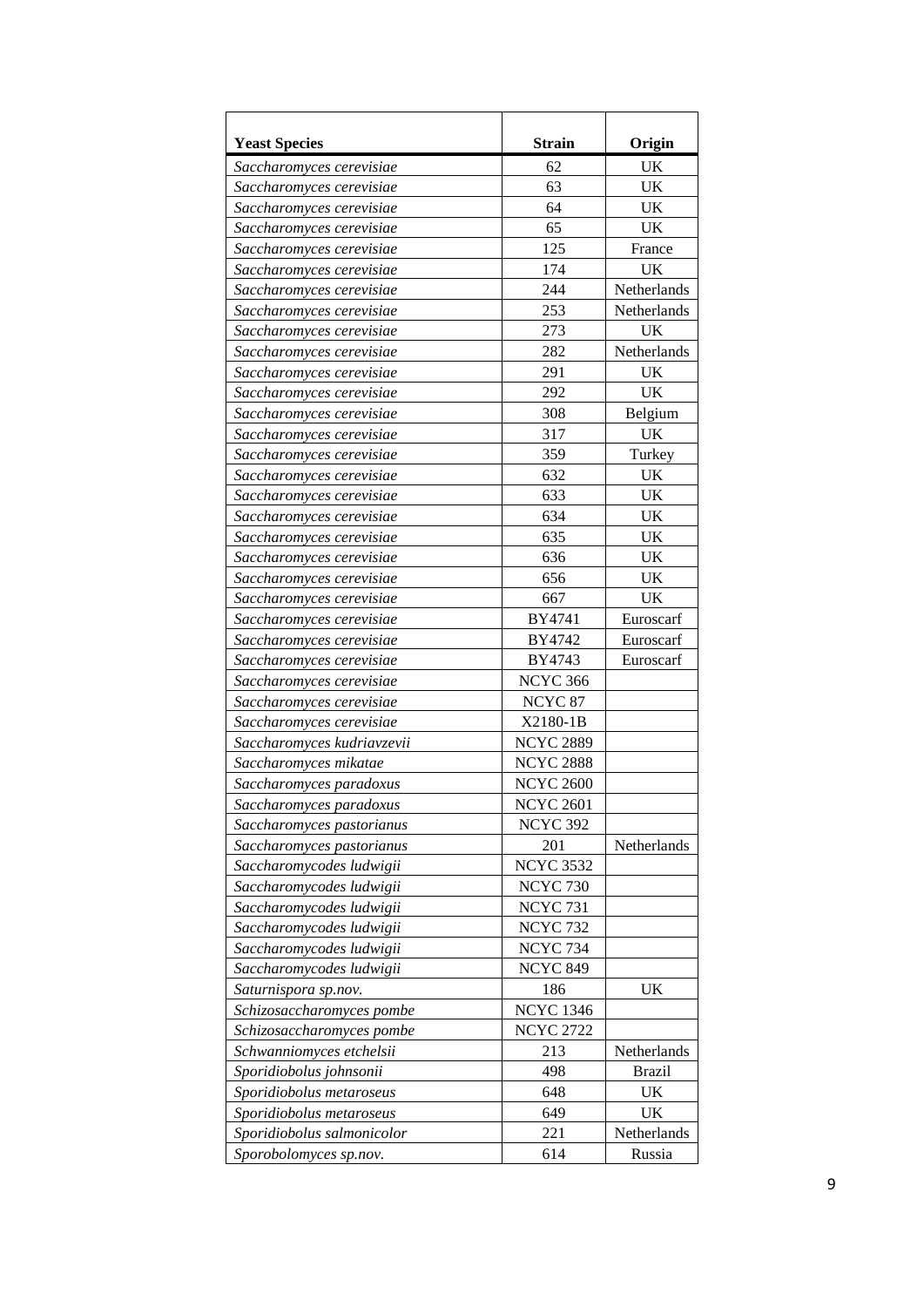| <b>Yeast Species</b>          | <b>Strain</b>       | Origin        |
|-------------------------------|---------------------|---------------|
| Torulaspora delbrueckii       | 137                 | UK            |
| Torulaspora delbrueckii       | 207                 | Netherlands   |
| Torulaspora delbrueckii       | 366                 | Turkey        |
| Torulaspora delbrueckii       | 410                 | Turkey        |
| Torulaspora delbrueckii       | 456                 | Russia        |
| Torulaspora delbrueckii       | 529                 | <b>Brazil</b> |
| Torulaspora delbrueckii       | 624                 | Russia        |
| Torulaspora delbrueckii       | 631                 | UK            |
| Torulaspora delbrueckii       | 638                 | <b>UK</b>     |
| Torulaspora delbrueckii       | 653                 | UK            |
| Torulaspora globosa           | <b>NCYC 820</b>     |               |
| Torulaspora microellipsoides  | <b>NCYC 2568</b>    |               |
| Torulaspora microellipsoides  | M11                 | <b>UK</b>     |
| Torulaspora microellipsoides  | NCYC <sub>411</sub> |               |
| Torulaspora pretoriensis      | <b>NCYC 524</b>     |               |
| Trichosporon asahii           | 331                 | Thailand      |
| Trichosporon asahii           | 429                 | Turkey        |
| Trichosporon asahii           | 488                 | <b>Brazil</b> |
| Trichosporon asahii           | 540                 | <b>Brazil</b> |
| Trichosporon coremiiforme     | 459                 | Russia        |
| Trichosporon coremiiforme     | 650                 | <b>UK</b>     |
| Trichosporon coremiiforme     | 669                 | UK            |
| Trichosporon coremiiforme     | 678                 | <b>UK</b>     |
| Trichosporon domesticum       | 651                 | UK            |
| Trichosporon gracile          | 647                 | <b>UK</b>     |
| Trichosporon jirovecii        | 405                 | Turkey        |
| Trichosporon jirovecii        | 542                 | <b>Brazil</b> |
| Trichosporon jirovecii        | 652                 | UK            |
| Trichosporon mucoides         | 381                 | Turkey        |
| Trichosporon mucoides         | 466                 | Russia        |
| Trichosporon mycotoxinivorans | 541                 | <b>Brazil</b> |
| Trichosporon ovoides          | 409                 | Turkey        |
| Trichosporon sp.nov.          | 339                 | Thailand      |
| Wickerhamomyces anomalus      | 54                  | France        |
| Wickerhamomyces anomalus      | 70                  | Israel        |
| Wickerhamomyces anomalus      | 71                  | France        |
| Wickerhamomyces anomalus      | 73                  | France        |
| Wickerhamomyces anomalus      | 88                  | <b>UK</b>     |
| Wickerhamomyces anomalus      | 156                 | Netherlands   |
| Wickerhamomyces anomalus      | 364                 | Turkey        |
| Wickerhamomyces anomalus      | 415                 | Turkey        |
| Wickerhamomyces anomalus      | 447                 | Turkey        |
| Wickerhamomyces anomalus      | 455                 | Russia        |
| Wickerhamomyces anomalus      | 482                 | <b>Brazil</b> |
| Wickerhamomyces anomalus      | 516                 | <b>Brazil</b> |
| Wickerhamomyces anomalus      | 582                 | S Africa      |
| Wickerhamomyces anomalus      | 612                 | Russia        |
| Wickerhamomyces anomalus      | 613                 | Russia        |
| Wickerhamomyces anomalus      | NCYC <sub>18</sub>  |               |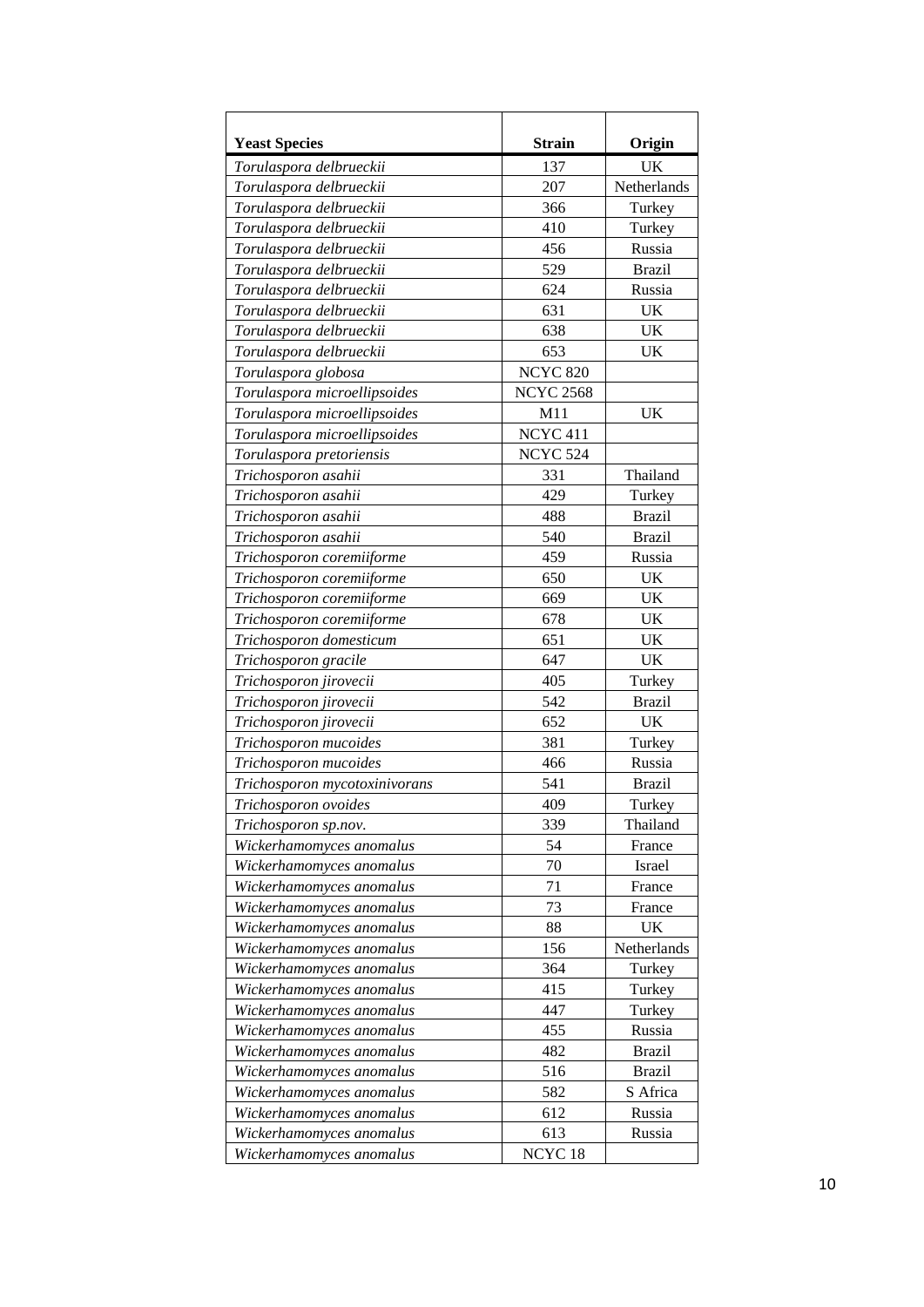| <b>Yeast Species</b>            | <b>Strain</b>    | Origin        |
|---------------------------------|------------------|---------------|
| Wickerhamomyces anomalus        | <b>NCYC 711</b>  |               |
| Wickerhamomyces subpelliculosus | <b>IFFI01014</b> |               |
| Yarrowia lipolytica             | 149              | Netherlands   |
| Yarrowia lipolytica             | 205              | Netherlands   |
| Yarrowia lipolytica             | 472              | <b>Brazil</b> |
| Yarrowia lipolytica             | 474              | <b>Brazil</b> |
| Yarrowia lipolytica             | 499              | <b>Brazil</b> |
| Yarrowia lipolytica             | 500              | <b>Brazil</b> |
| Yarrowia lipolytica             | 560              | <b>Brazil</b> |
| Yarrowia lipolytica             | 619              | Russia        |
| Yarrowia lipolytica             | 642              | UK            |
| Yarrowia lipolytica             | 661              | UK            |
| Zygoascus hellenicus            | 533              | <b>Brazil</b> |
| Zygosaccharomyces bailii        | $\overline{2}$   | UK            |
| Zygosaccharomyces bailii        | $\overline{4}$   | <b>USA</b>    |
| Zygosaccharomyces bailii        | 5                | <b>USA</b>    |
| Zygosaccharomyces bailii        | 6                | <b>USA</b>    |
| Zygosaccharomyces bailii        | 7                | <b>USA</b>    |
| Zygosaccharomyces bailii        | 8                | <b>USA</b>    |
| Zygosaccharomyces bailii        | 9                | <b>USA</b>    |
| Zygosaccharomyces bailii        | 10               | <b>USA</b>    |
| Zygosaccharomyces bailii        | 11               | <b>USA</b>    |
| Zygosaccharomyces bailii        | 12               | <b>USA</b>    |
| Zygosaccharomyces bailii        | 13               | <b>USA</b>    |
| Zygosaccharomyces bailii        | 15               | Netherlands   |
| Zygosaccharomyces bailii        | 16               | Netherlands   |
| Zygosaccharomyces bailii        | 17               | UK            |
| Zygosaccharomyces bailii        | 18               | <b>UK</b>     |
| Zygosaccharomyces bailii        | 19               | <b>UK</b>     |
| Zygosaccharomyces bailii        | 20               | UK            |
| Zygosaccharomyces bailii        | 21               | UK            |
| Zvgosaccharomvces bailii        | 52               | Netherlands   |
| Zygosaccharomyces bailii        | 80               | Mexico        |
| Zygosaccharomyces bailii        | 105              | UK            |
| Zygosaccharomyces bailii        | 106              | UK            |
| Zygosaccharomyces bailii        | 107              | UK            |
| Zygosaccharomyces bailii        | 108              | UK            |
| Zygosaccharomyces bailii        | 112              | Belgium       |
| Zygosaccharomyces bailii        | 114              | Belgium       |
| Zygosaccharomyces bailii        | 119              | Netherlands   |
| Zygosaccharomyces bailii        | 194              | <b>USA</b>    |
| Zygosaccharomyces bailii        | 280              | S Africa      |
| Zygosaccharomyces bailii        | 362              | Turkey        |
| Zygosaccharomyces bailii        | 475              | <b>Brazil</b> |
| Zygosaccharomyces bailii        | 503              | UK            |
| Zygosaccharomyces bailii        | 505              | UK            |
| Zygosaccharomyces bailii        | 592              | Phillipines   |
| Zygosaccharomyces bailii        | 593              | Phillipines   |
| Zygosaccharomyces bailii        | 594              | Sweden        |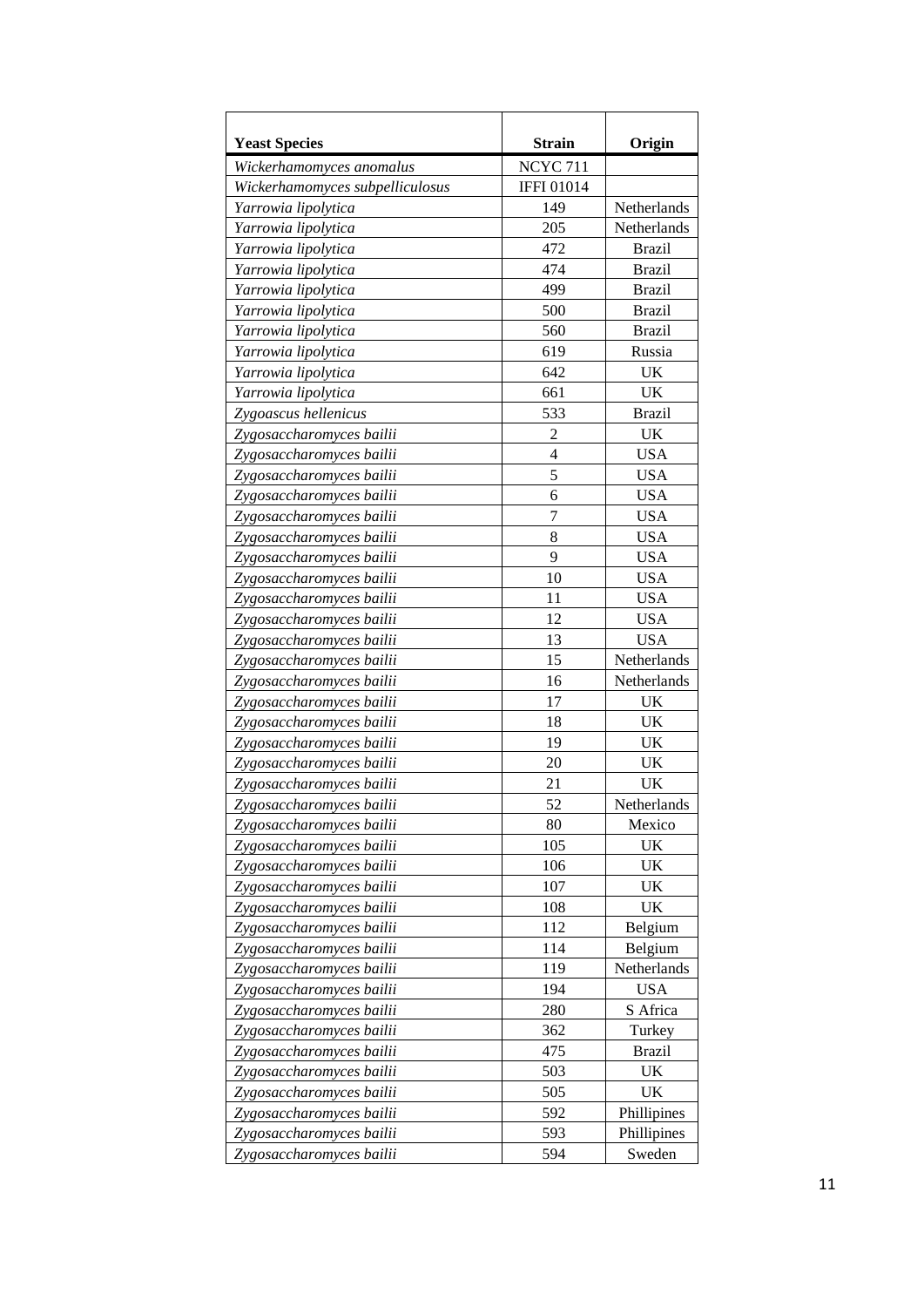| <b>Yeast Species</b>            | <b>Strain</b>    | Origin        |
|---------------------------------|------------------|---------------|
| Zygosaccharomyces bailii        | 595              | Spain         |
| Zygosaccharomyces bailii        | M10              | <b>UK</b>     |
| Zygosaccharomyces bailii        | M <sub>5</sub>   | <b>UK</b>     |
| Zygosaccharomyces bailii        | M <sub>6</sub>   | <b>UK</b>     |
| Zygosaccharomyces bailii        | M7               | <b>UK</b>     |
| Zygosaccharomyces bailii        | M8               | UK            |
| Zygosaccharomyces bailii        | <b>NCYC 1416</b> |               |
| Zygosaccharomyces bailii        | <b>NCYC 1766</b> |               |
| Zygosaccharomyces bisporus      | 28               | Israel        |
| Zygosaccharomyces bisporus      | 104              | UK            |
| Zygosaccharomyces bisporus      | 133              | UK            |
| Zygosaccharomyces bisporus      | 134              | UK            |
| Zygosaccharomyces bisporus      | 257              | Netherlands   |
| Zygosaccharomyces bisporus      | 367              | Turkey        |
| Zygosaccharomyces bisporus      | 390              | Turkey        |
| Zygosaccharomyces bisporus      | 391              | Turkey        |
| Zygosaccharomyces bisporus      | 494              | <b>Brazil</b> |
| Zygosaccharomyces bisporus      | <b>NCYC 1495</b> |               |
| Zygosaccharomyces bisporus      | <b>NCYC 171</b>  |               |
| Zygosaccharomyces bisporus      | <b>NRRL 1228</b> |               |
| Zygosaccharomyces bisporus      | <b>NRRL12627</b> |               |
| Zygosaccharomyces bisporus      | <b>NRRL 7253</b> |               |
| Zygosaccharomyces bisporus      | <b>NRRL 7684</b> |               |
| Zygosaccharomyces kombuchaensis | 198              | <b>USA</b>    |
| Zygosaccharomyces kombuchaensis | 199              | <b>USA</b>    |
| Zygosaccharomyces kombuchaensis | 200              | <b>USA</b>    |
| Zygosaccharomyces kombuchaensis | <b>NCYC 2969</b> |               |
| Zygosaccharomyces lentus        | 36               | <b>UK</b>     |
| Zygosaccharomyces lentus        | 37               | <b>UK</b>     |
| Zygosaccharomyces lentus        | 38               | UK            |
| Zygosaccharomyces lentus        | 39               | France        |
| Zygosaccharomyces lentus        | 40               | UK            |
| Zygosaccharomyces lentus        | 103              | UK            |
| Zygosaccharomyces lentus        | 398              | UK            |
| Zygosaccharomyces lentus        | M <sub>9</sub>   | UK            |
| Zygosaccharomyces lentus        | <b>TNO 0566</b>  |               |
| Zygosaccharomyces lentus        | <b>TNO 0567</b>  |               |
| Zygosaccharomyces lentus        | <b>TNO 0569</b>  |               |
| Zygosaccharomyces lentus        | <b>TNO 0572</b>  |               |
| Zygosaccharomyces mellis        | 139              | UK            |
| Zygosaccharomyces mellis        | 141              | UK            |
| Zygosaccharomyces mellis        | 142              | UK            |
| Zygosaccharomyces mellis        | 192              | <b>USA</b>    |
| Zygosaccharomyces mellis        | 193              | <b>USA</b>    |
| Zygosaccharomyces mellis        | 195              | <b>USA</b>    |
| Zygosaccharomyces mellis        | 196              | <b>USA</b>    |
| Zygosaccharomyces mellis        | 197              | <b>USA</b>    |
| Zygosaccharomyces mellis        | <b>NCYC 2403</b> |               |
| Zygosaccharomyces rouxii        | 33               | UK            |